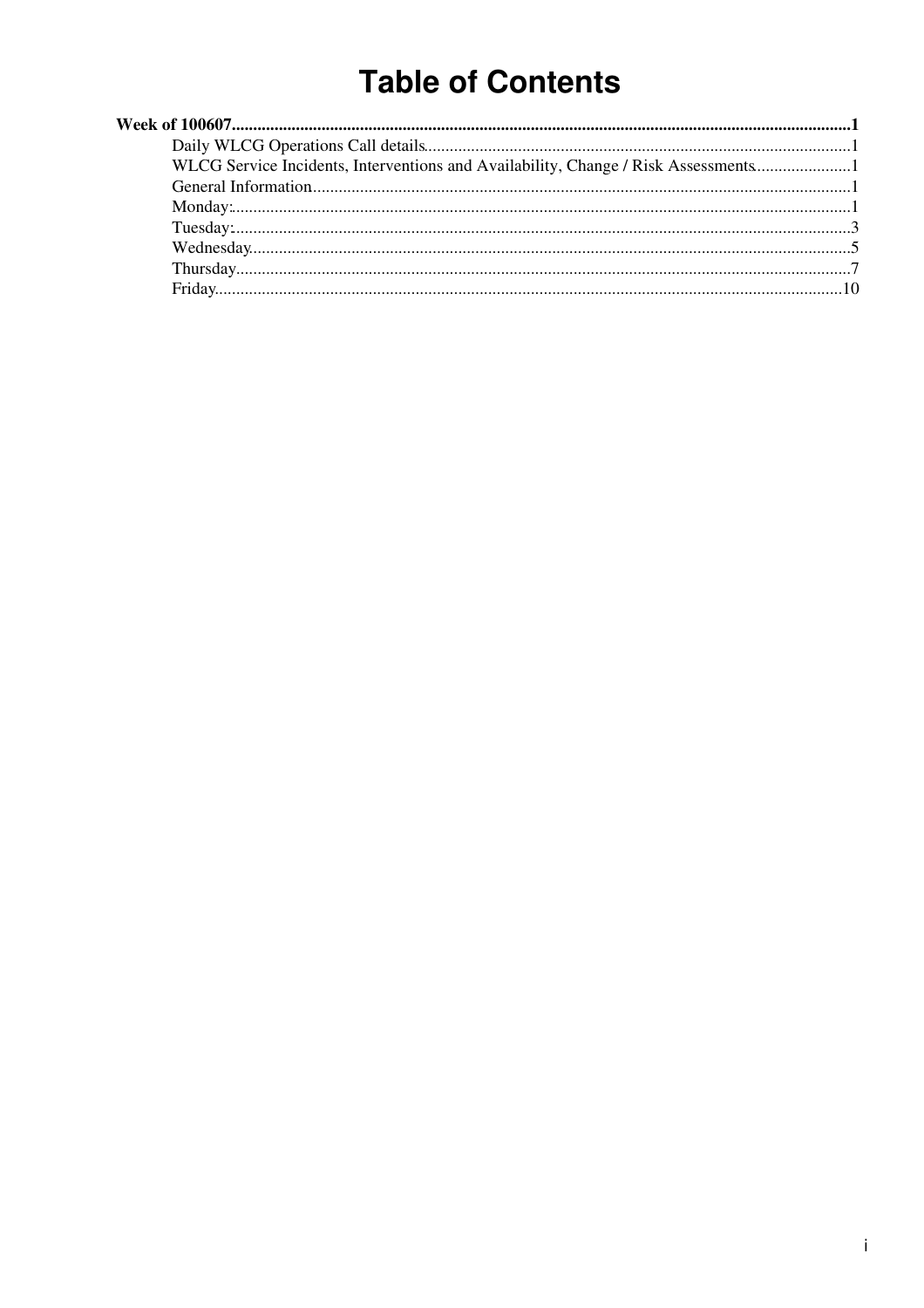# <span id="page-1-0"></span>**Week of 100607**

## <span id="page-1-1"></span>**Daily WLCG Operations Call details**

To join the call, at 15.00 CE(S)T Monday to Friday inclusive (in CERN 513 R-068) do one of the following:

- 1. Dial +41227676000 (Main) and enter access code 0119168, or
- 2. To have the system call you, click [here](https://audioconf.cern.ch/call/0119168) $\Phi$
- 3. The scod rota for the next few weeks is at [ScodRota](https://twiki.cern.ch/twiki/bin/view/LCG/ScodRota)

### <span id="page-1-2"></span>**WLCG Service Incidents, Interventions and Availability, Change / Risk Assessments**

| <b>VO Summaries of Site Usability</b> |  |  | <b>SIRs &amp; Broadcasts</b>                                                                             | <b>Change assessments</b> |                      |
|---------------------------------------|--|--|----------------------------------------------------------------------------------------------------------|---------------------------|----------------------|
|                                       |  |  | ALICE <sup>®</sup> ATLAS <sup>®</sup> CMS <sup>®</sup> LHCb <sup>®</sup> WLCG Service Incident Broadcast |                           | <b>CASTOR Change</b> |
|                                       |  |  | Reports                                                                                                  | arcitive                  | <b>Assessments</b>   |

### <span id="page-1-3"></span>**General Information**

|                          | <b>General Information</b>           | <b>GGUS</b><br><b>Information</b> | <b>LHC</b> Machine<br><b>Information</b> |                 |                                                               |
|--------------------------|--------------------------------------|-----------------------------------|------------------------------------------|-----------------|---------------------------------------------------------------|
| <b>CERN IT</b><br>status | M/W<br><b>PPSCoordinationWorkLog</b> | <b>WLCG</b><br><b>Baseline</b>    | <b>WLCG</b><br>Blogs                     | GgusInformation | Sharepoint site $\vec{r}$ -<br>Cooldown Status <sup>®</sup> - |
| board $\blacksquare$     |                                      | <b>Versions</b>                   |                                          |                 | News                                                          |

### <span id="page-1-4"></span>**Monday:**

Attendance: local(Jamie, Miguel, Nilo, Eva, Ewan, Stephen, Roberto, Maarten, Jean-Philippe, Ale, Dirk, Patricia, Simone, [MariaDZ](https://twiki.cern.ch/twiki/bin/edit/LCG/MariaDZ?topicparent=LCG.WLCGDailyMeetingsWeek100607;nowysiwyg=1));remote(Jon, Gonzalo, Rolf, Vera, John Kelly ([RAL\)](https://twiki.cern.ch/twiki/bin/view/LCG/RAL), Alexander Verkooijen (NL-T1), Rob, Angela, Joel, Brian).

- ATLAS [reports](https://twiki.cern.ch/twiki/bin/view/Atlas/ADCOperationsDailyReports)  •
	- NIKHEF-ELPROD\_DATADISK showing transfer errors with NO SPACE LEFT (>> 100TB ♦ free). Probably it refers to disk space in FTS.
	- Reprocessing of express stream run at CERN (for the first time) over the weekend. Ultimately ♦ successful, but details of the fair share at CERN should be understood (contention between production and analysis jobs)
	- ♦ Overall, a quiet weekend
- CMS [reports](https://twiki.cern.ch/twiki/bin/view/CMS/FacOps_WLCGdailyreports) -
	- $\triangleleft$  T0 Highlights
		- Processing normally (some delay on Saturday with a purely CMS filesystem issue ◊ limit on # directories, every two months we hit this limit!)
	- $\blacklozenge$  T1 Highlights
		- ◊ Processing normally
	- T2 Highlights ♦
		- ◊ MC production as usual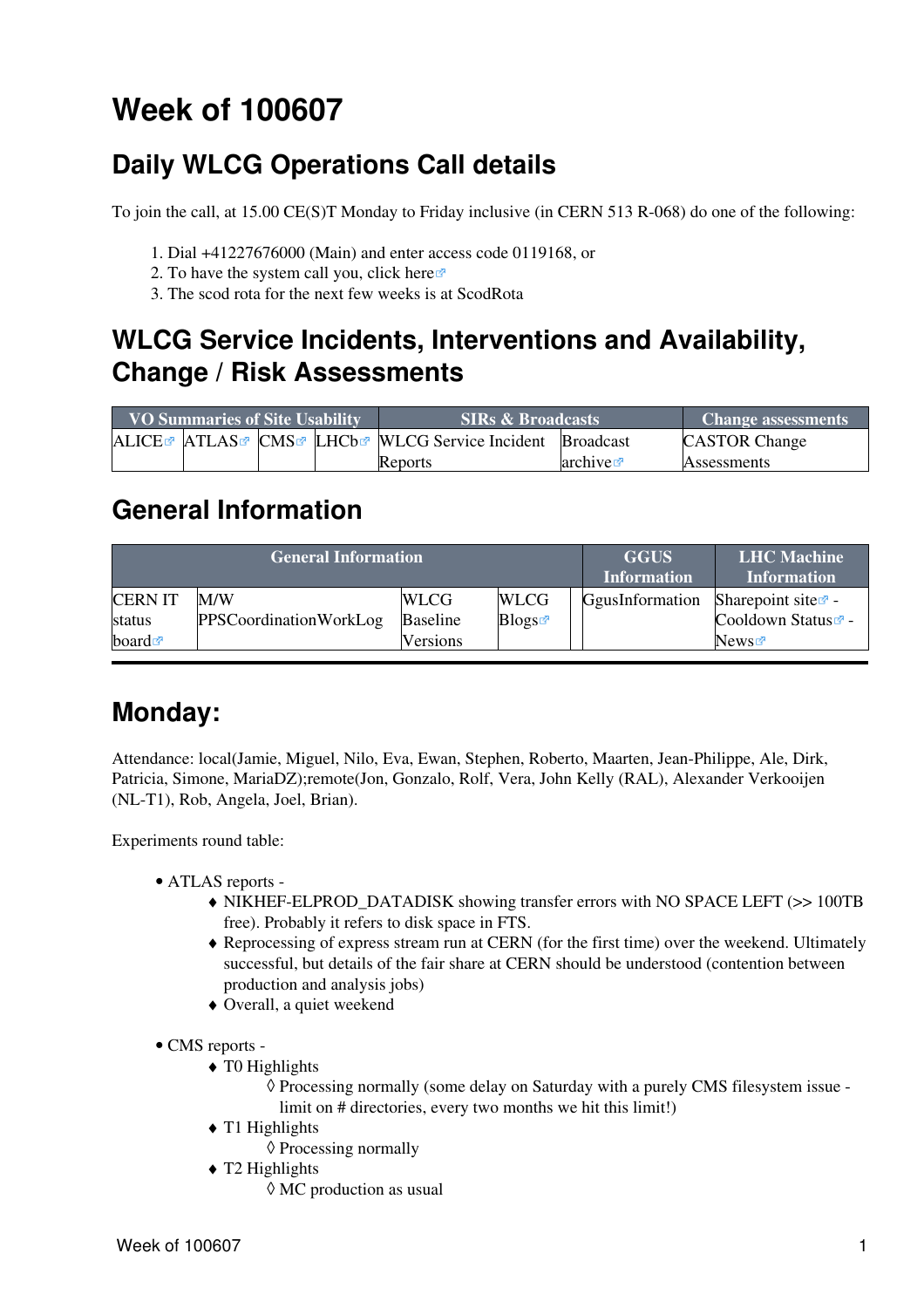- Can now open ALARM tickets, opened [GGUS:58764](https://ggus.eu/ws/ticket_info.php?ticket=58764)<sup>®</sup> on the 3rd June, ability enabled sometime between 9am and 1pm today. [MariaDZ](https://twiki.cern.ch/twiki/bin/edit/LCG/MariaDZ?topicparent=LCG.WLCGDailyMeetingsWeek100607;nowysiwyg=1) - was a misunderstanding on procedure. There was a manual step: data is automatically extracted very night from [VOMS.](https://twiki.cern.ch/twiki/bin/view/LCG/VOMS) However, a manual step was not done due to holidays in DE. A ticket has been opened requesting that this step is automated too.
- ALICE [reports](http://alien2.cern.ch/index.php?option=com_content&view=article&id=75&Itemid=129)<sup>®</sup> GENERAL INFORMATION: Two raw data reconstruction activities ongoing: Pass 1 reconstruction and muon data calibration. In addition there are four analysis trains. There were no further MC cycles during the last weekend. No remarkable issues reported during the weekend
	- ◆ TO site
		- Voview information provided by the local [CREAM](https://twiki.cern.ch/twiki/bin/view/LCG/CREAM)-CE systems announces a large ◊ amount of Alice jobs in status waiting. Submitted agents are not entering in running state (not necessarily a problem)
	- ◆ T1 sites
		- FZK: Question to the site admin: The ALICE queue used at this site ◊ (cream-3-fzk.gridka.de:8443/cream-pbs-aliceXL) is announcing 0 free CPUs, with 4 jobs running and 1 waiting. In addtion ALICE has not been running at this site during the weekend. Possible issue with the reported available CPUs (?) Angela - where are you looking? I see >6k job slots free. Patricia - this was situation 1 hour ago. Angela this number should not change.
		- CNAF: Error made by ALICE during w/e Unblocking the site in LDAP this ◊ morning
	- ◆ T2 sites
		- Trujillo (Spain): Bad performance of the local batch system. Reported to the site ◊ admin this morning
		- UCT (Cape Town): Setup of the local xrootd SE system during the weekend in ◊ collaboration with the site admins
- LHCb [reports](https://twiki.cern.ch/twiki/bin/view/LHCb/ProductionOperationsWLCGdailyReports)  Reprocessing (04) of old data is almost done.
	- ◆ T0 site issues:
		- ◊ CERN: jobs killed by the batch system. Remedy Ticket open under investigation.
	- ◆ T1 site issues:
		- ◊ CNAF [StoRM:](https://twiki.cern.ch/twiki/bin/view/LCG/StoRM) user reporting problems accessing data on GPFS ([GGUS:58794](https://ggus.eu/ws/ticket_info.php?ticket=58794)₫). Problem was on static gridmap file not recognizing a particular LHCb FQAN
		- CNAF: [RAL](https://twiki.cern.ch/twiki/bin/view/LCG/RAL)-CNAF one file systematically failing. Glitch of the network. ◊  $(GGUS:58821 \n *D*)$  $(GGUS:58821 \n *D*)$  $(GGUS:58821 \n *D*)$
		- IN2p3 : there are many jobs killed ending up in a wrong (too short) queue. Under ◊ investigation. Same it's true at other sites as well [\(RAL](https://twiki.cern.ch/twiki/bin/view/LCG/RAL))
		- ◊ SARA 1 dcap port (might) need to be restarted: [GGUS:58838](https://ggus.eu/ws/ticket_info.php?ticket=58838)
	- T2 sites issues: ♦
		- ◊ none

- FNAL Sunday morning ~04:00 dCache admin nodes hung up paged and fixed. ~monthly event. Latent bug that requires restart.
- PIC issue on Sunday around midnight affected 3/10 dcap doors that died. Affected ATLAS failing jobs trying to access cond DB root file through problematic dcap door. Fixed this morning. Believe origin of problem is pre-production version of dCache to test tape protection feature. In contact with developers who expect fix mid-week.
- $\bullet$  [IN2P3](https://twiki.cern.ch/twiki/bin/view/LCG/IN2P3)  ntr
- NDGF ntr
- ASGC ntr
- [RAL](https://twiki.cern.ch/twiki/bin/view/LCG/RAL) ntr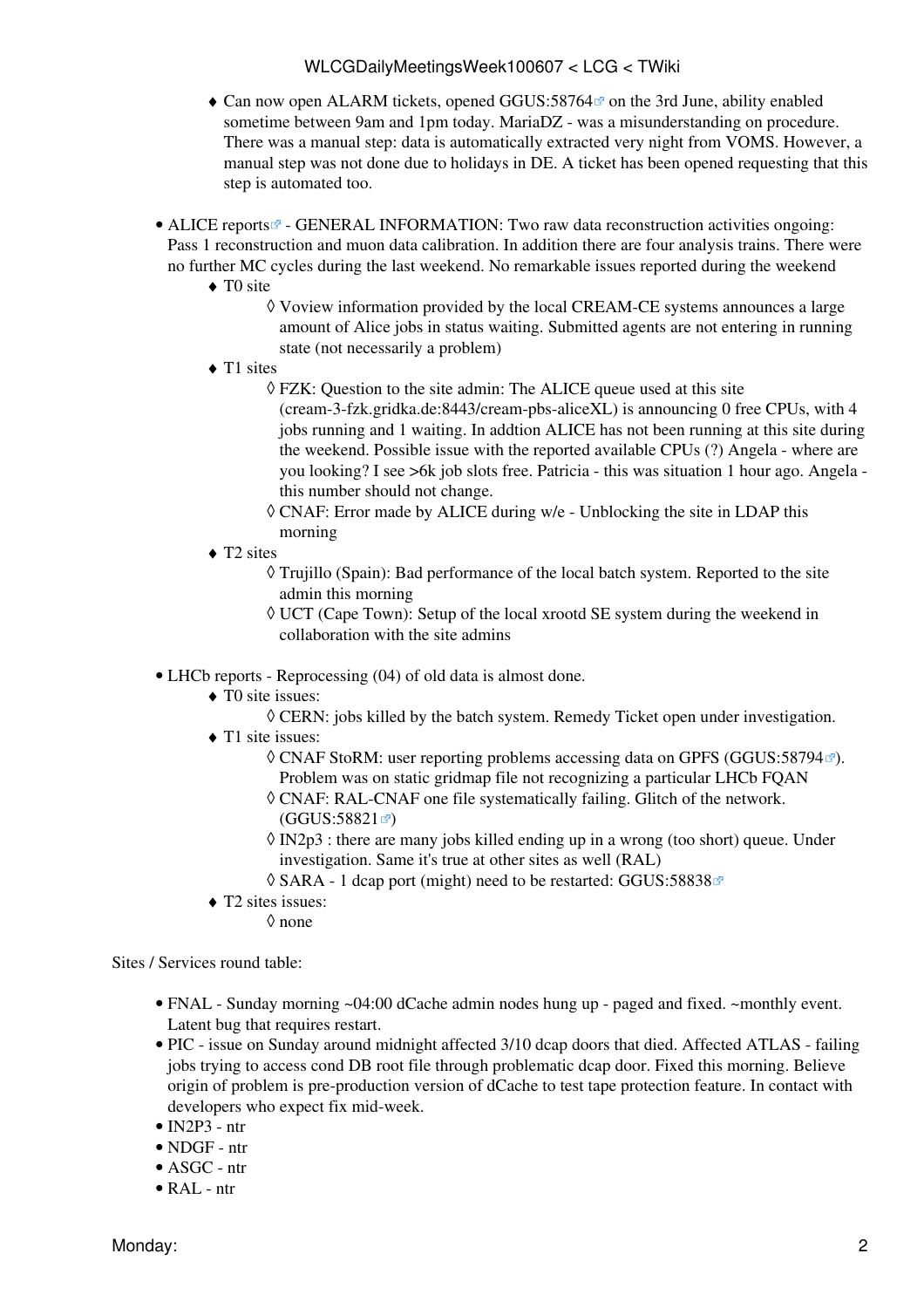- NL-T1 1) network maintenance 2) Saturday experienced SRM problem dCache bug which will be reported.
- KIT ntr
- OSG ntr
- CERN CASTOR LHCb small issue on internal d2d transfers taking longer than usual to schedule. Should be "transparent"

AOB:

### <span id="page-3-0"></span>**Tuesday:**

Attendance: local(Stephen, Harry, Patricia, Jean-Philippe, Ewan, Lola, Ale, Jeremy, Miguel, Steve, Maarten, Simone, [MariaDZ](https://twiki.cern.ch/twiki/bin/edit/LCG/MariaDZ?topicparent=LCG.WLCGDailyMeetingsWeek100607;nowysiwyg=1), Peter, Jarka);remote(Jon, Joel, Angela, Vera, JT, Gareth, Rolf, Rob, Gang, Gonzalo).

- ATLAS [reports](https://twiki.cern.ch/twiki/bin/view/Atlas/ADCOperationsDailyReports)  •
	- $\blacklozenge$  Issues between CERN-PROD\_DATATAPE and several T1s (BNL, [IN2P3](https://twiki.cern.ch/twiki/bin/view/LCG/IN2P3)-CC, NDGF-T1, [RAL](https://twiki.cern.ch/twiki/bin/view/LCG/RAL), SARA) reported in GGUS:58829<sup> $\alpha$ </sup> yesterday morning vanished at around 1am UTC tonight. Thank you for handling this. What was the solution, please? [ Miguel - will have a look ]
	- Slow transfers between BNL and [IN2P3-](https://twiki.cern.ch/twiki/bin/view/LCG/IN2P3)CC, [GGUS:58646](https://ggus.eu/ws/ticket_info.php?ticket=58646)<sup>®</sup>. What is the status of tests and reconfiguration, please?
	- Can [RAL](https://twiki.cern.ch/twiki/bin/view/LCG/RAL), CNAF, NDGF please comment on their plans for FTS upgrade? Gareth ready ♦ from next week. Other constraints: Thursday 17th? NDGF - ready when asked... (Asked!)
- CMS [reports](https://twiki.cern.ch/twiki/bin/view/CMS/FacOps_WLCGdailyreports) -
	- $\triangleleft$  T0 Highlights
		- ◊ Processing normally
	- $\triangleleft$  T1 Highlights
		- $\Diamond$  600 jobs were stuck in WMS [Savannah:114956](https://savannah.cern.ch/support/?114956) $\degree$ , solved yesterday
	- T2 Highlights ♦
		- ◊ MC production as usual
		- T2\_RU\_IHEP closed existing SE for CMS and announced a new one ◊  $(Savannah:114977 \times )$  $(Savannah:114977 \times )$  $(Savannah:114977 \times )$
		- T2\_TW\_Taiwan 700 jobs failed with 'could not secure connection' ◊  $(Savannah:115003 \mathcal{Q})$  $(Savannah:115003 \mathcal{Q})$  $(Savannah:115003 \mathcal{Q})$  [ Gang - problem understood; all failing files on one diskserver with 125MB/s bandwidth to this server. This m/c very busy and bandwidth not enough - ordered h/w to increase bandwidth but might take some time.
- ALICE [reports](http://alien2.cern.ch/index.php?option=com_content&view=article&id=75&Itemid=129)<sup>®</sup> GENERAL INFORMATION: Two raw data reconstruction activities are ongoing (increasing the number of jobs at the T0): Pass 1 reconstruction and muon data calibration. In addition there are four analysis trains also running.
	- ◆ TO site
		- c++ headers missed in four WNs at CERN. Problem reported and described in the ◊ ticket: 58587: SOLVED. The ALICE experts have been informed. ALICE users are not reporting the problem anymore, issue seems to be solved.
		- Top priority issue: all [CREAM-](https://twiki.cern.ch/twiki/bin/view/LCG/CREAM)CE at CERN are out of production. Submission ◊ problems have been reported this morning in a GGUS ticket: [GGUS:58852](https://ggus.eu/ws/ticket_info.php?ticket=58852) $\mathbb{F}$  [ Ewan - parser is a SPOF for CEs - if the parser goes down all CEs will go down. Some exception monitoring has gone in but looks like a design weakness ]
	- $\triangle$  T1 sites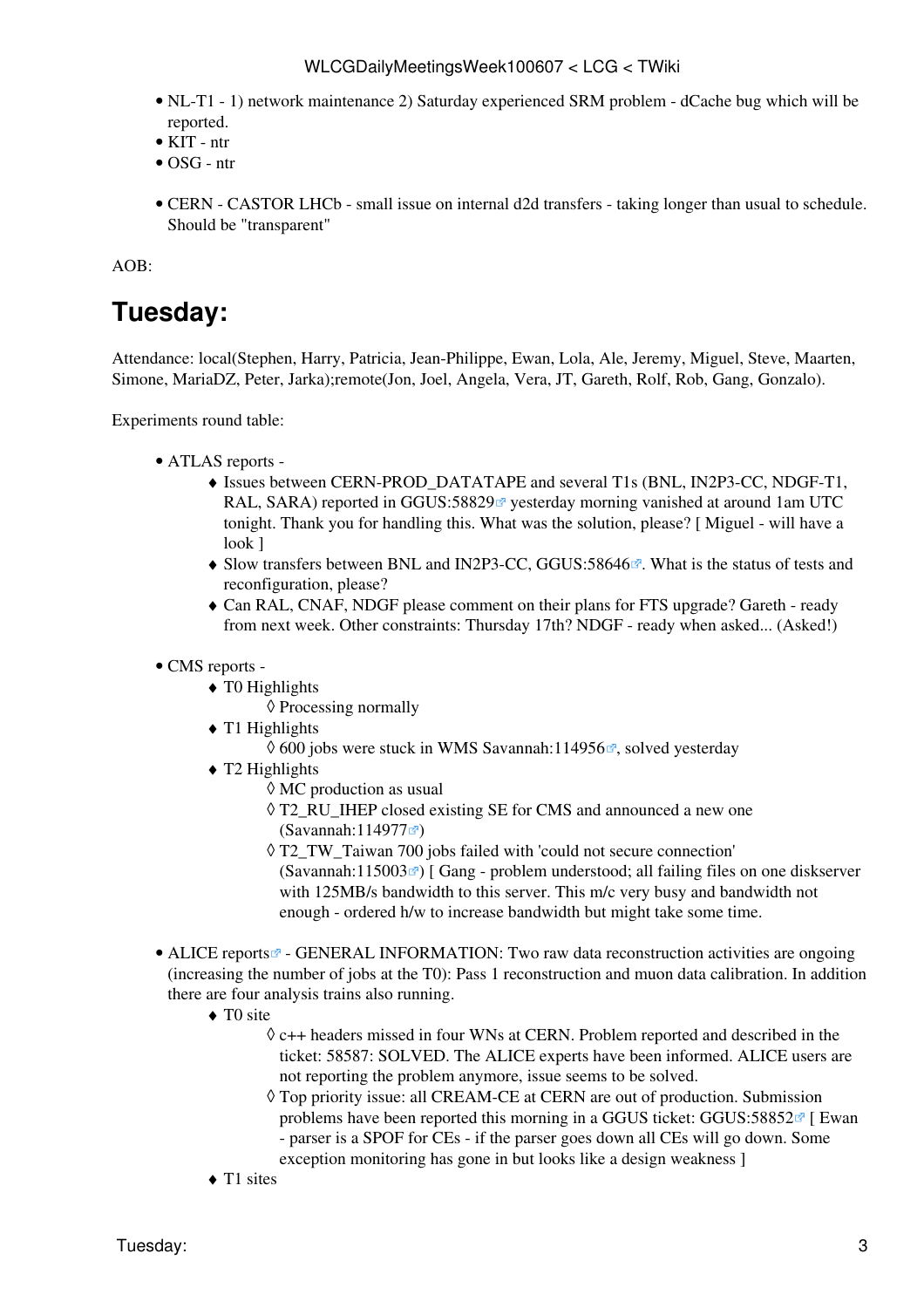Minor operations applied today to FZK and [CCIN2P3](https://twiki.cern.ch/twiki/bin/edit/LCG/CCIN2P3?topicparent=LCG.WLCGDailyMeetingsWeek100607;nowysiwyg=1): Restart up of all the local ◊ services at the local VOBOXES

- ◆ T2 sites
	- Stress testing of the T2 Italian sites this morning: ◊
		- Catania: Out of production. local batch system not performing correctly. ⋅ Ticket: [GGUS:58853](https://ggus.eu/ws/ticket_info.php?ticket=58853)
		- [CyberSar:](https://twiki.cern.ch/twiki/bin/edit/LCG/CyberSar?topicparent=LCG.WLCGDailyMeetingsWeek100607;nowysiwyg=1) Out of production. local batch system reporting the right ⋅ information Ticket: [GGUS:58854](https://ggus.eu/ws/ticket_info.php?ticket=58854)

#### • LHCb [reports](https://twiki.cern.ch/twiki/bin/view/LHCb/ProductionOperationsWLCGdailyReports) -

- ♦ Running several MC productions at low profile (<5K jobs concurrently).
- ♦ Merging production.
- GGUS (or RT) tickets: ♦
	- $\Diamond$  T<sub>0</sub> $\cdot$  <sub>0</sub>
	- $0$  T<sub>1</sub>: 1
	- $\lozenge$  T2: 0
- $\triangleleft$  Issues at the sites and services
	- T0 site issues: ◊
		- ⋅ CERN: jobs killed by the batch system.
		- T1 site issues: ◊
			- CNAF: [RAL](https://twiki.cern.ch/twiki/bin/view/LCG/RAL)-CNAF one file systematically failing. Under investigation ⋅ [RAL](https://twiki.cern.ch/twiki/bin/view/LCG/RAL)-CNAF people.  $(GGUS:58821 \times )$  $(GGUS:58821 \times )$
			- SARA: Problem fixed: was a dcap port to be restarted. SARA people will put ⋅ more robust monitoring tools. [GGUS:58838](https://ggus.eu/ws/ticket_info.php?ticket=58838) $\mathbb{F}$  [ JT - what kind of jobs did you send 17:00 - 22:00 last night? Big use of NIKHEF-SARA bandwidth: 300 jobs generating 10Gbps. Joel - don't know, will have to check what the activity was in monitoring. ]
			- [IN2P3:](https://twiki.cern.ch/twiki/bin/view/LCG/IN2P3) still problem on some pilots landing on the long queue instead of the ⋅ very-long
		- T2 sites issues: ◊
			- ⋅ INFN-T2 : one CE publishing wrong information [GGUS:58850](https://ggus.eu/ws/ticket_info.php?ticket=58850)

- FNAL yesterday had robotic arm failure in robot- about 11K files pending to tape backlog cleared overnight.
- KIT today had change in auth on ATLAS srm short at risk no problems seen. No longer used kpwd file but gplasma. Some groups used - asked ATLAS to send a list of all groups that should be supported.
- NDGF ntr
- $\bullet$  NL-T1 ntr
- [RAL](https://twiki.cern.ch/twiki/bin/view/LCG/RAL) at risk this morning for rebalancing of disks behind LHCb 3D and LFC all ok
- [IN2P3](https://twiki.cern.ch/twiki/bin/view/LCG/IN2P3)  still at risk concerning MSS. Took slightly longer than expected should be operational at 16:00 or so.
- ASGC nta
- PIC ntr
- OSG ntr
- [GridPP](https://twiki.cern.ch/twiki/bin/view/LCG/GridPP) started to see some inefficiencies at T2s running CMS jobs. Something to do with use of lcg\_cp. Remote stageout - Stephen - not anytime soon.
- CERN AFS UI currently 3.2.1-0; new = 3.2.6-0. Installed Feb 26th. Hope to change tomorrow at 10:00. Current "current" version has bug in gLIte WMS joboutput.
- CERN DSS problem reported on CASTOR LHCb: found reason and applied corrective measure.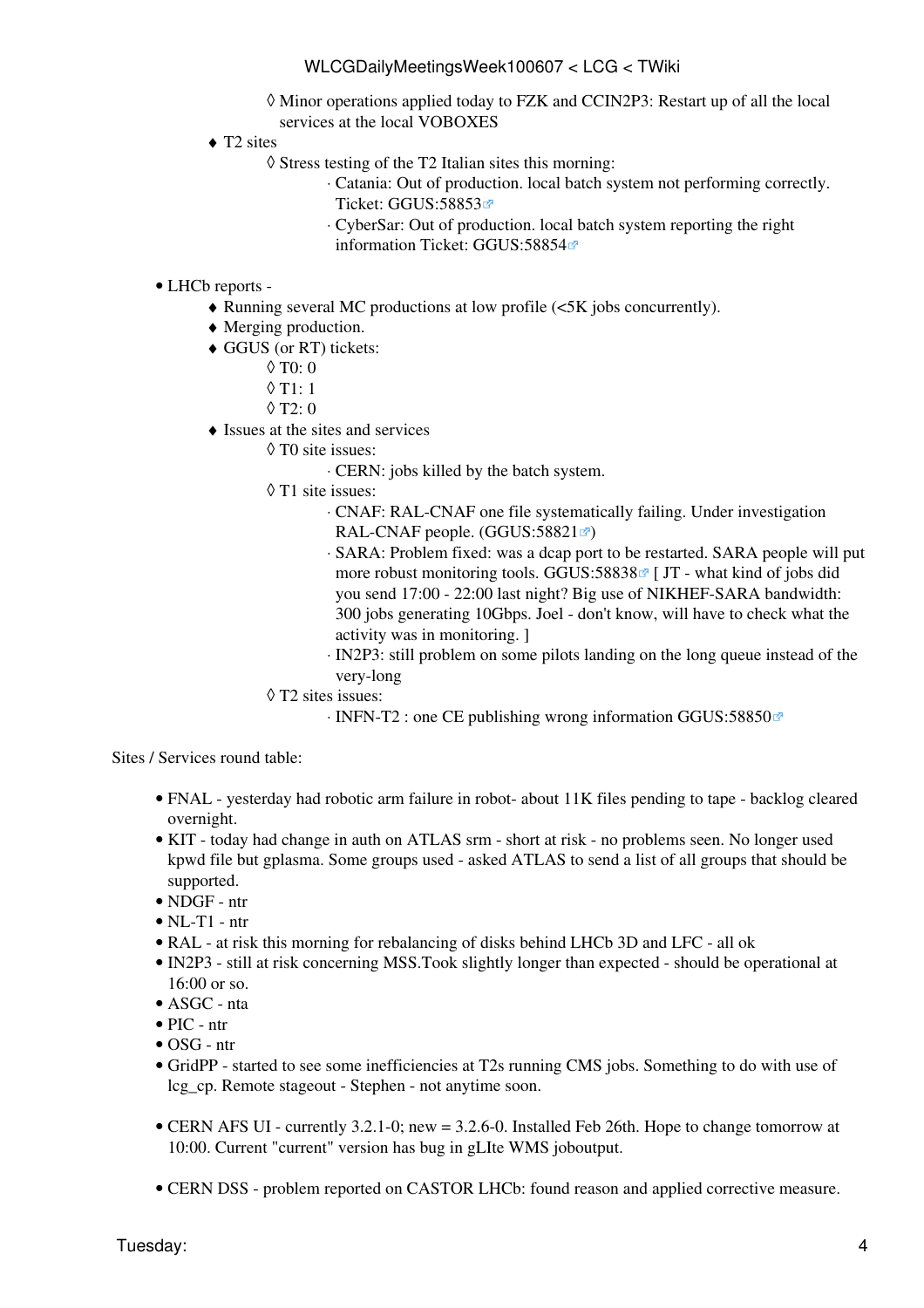[D2D](https://twiki.cern.ch/twiki/bin/edit/LCG/D2D?topicparent=LCG.WLCGDailyMeetingsWeek100607;nowysiwyg=1) copies. Need code change to fix. Investigation TEAM ticket from ATLAS on xroot analysis access - found some reset by peer events. More investigations on-going. Maarten - any failures reported?

 $AOB$ 

Today announcement on new version of LCG [VOMS](https://twiki.cern.ch/twiki/bin/view/LCG/VOMS) certs 5.9.0-1 rpm. Tier1s - please ensure that • you deploy new RPM before next week! Will ask sites one by one on Thursday Maarten volunteers to open a GGUS ticket against all WLCG Tier1 sites. (but next FTS version 2.2.5 will not need it  $\odot$ )

### <span id="page-5-0"></span>**Wednesday**

Attendance: local(Jaroslava, Peter, Jean-Philippe, Edoardo, Lola, Nilo, Alessandro, Patricia, Miguel, [MariaD,](https://twiki.cern.ch/twiki/bin/edit/LCG/MariaD?topicparent=LCG.WLCGDailyMeetingsWeek100607;nowysiwyg=1) Steve, Jacek);remote(Jon/FNAL, Joel/LHCb, Michael/BNL, Onno/NLT1, Vera/NDGF, John/RAL, Elisabeth/OSG, Angela/KIT, Rolf/IN2P3).

- ATLAS [reports](https://twiki.cern.ch/twiki/bin/view/Atlas/ADCOperationsDailyReports)  •
	- BNL [VOMS](https://twiki.cern.ch/twiki/bin/view/LCG/VOMS) replica has been upgraded, migrated, and is synchronized (including nicknames) ♦ twice daily against CERN's ATLAS replica. Thanks!
	- Yesterday afternoon expired VO atlas membership of one of certificates used for FTS ♦ transfers. Issue was fixed and understood yesterday evening.
	- Slow transfers between BNL and Lyon: "Network tests have passed and so neither the ♦ network nor the disk server is the cause. We are now investigating on the dCache Java process." Is there any update on the dCache Java process investigation, please? https://gus.fzk.de/ws/ticket info.php?ticket=58646 $\alpha$ . No update. Atlas would like to see updates at least twice a week.
- CMS [reports](https://twiki.cern.ch/twiki/bin/view/CMS/FacOps_WLCGdailyreports) -
	- $\triangleleft$  T0 Highlights
		- Tape migration backlog last night : since it did not resolve this morning (4TB piled ◊ up on [T0EXPORT](https://twiki.cern.ch/twiki/bin/edit/LCG/T0EXPORT?topicparent=LCG.WLCGDailyMeetingsWeek100607;nowysiwyg=1) pool) decided to open a GGUS team ticket [https://gus.fzk.de/ws/ticket\\_info.php?ticket=58890](https://gus.fzk.de/ws/ticket_info.php?ticket=58890) .
			- problem now resolved, however CASTOR team (Miguel) checking if this ⋅ was due to a potential competition between CMS Streamer files (O(100MB)) and normal T0 data migration (O(2GB)). When should a ticket be opened? Atlas had a similar problem 2 months ago. Need to inform the experiment shifters of what plots are more interesting and what levels should signal a problem.
		- ◊ critical CAF AFS area not reachable around 10:30 today :
			- /afs/cern.ch/cms/CAF/CMSALCA. CMS user opened ticket to CERN/IT Helpdesk (https://remedy01.cern.ch/cgi-bin/consult.cgi?caseid=CT0000000689745&email=frank.meier )
				- problem solved now, however need to follow up since there were several ⋅ such glitches lately
	- $\blacklozenge$  T1 Highlights
		- ◊ CMS will keep T1s busy for next 7 days, doing re-reco of data and MC
	- T2 Highlights ♦
		- ◊ MC production as usual
		- T2\_RU\_IHEP SE rename issue : will have a discussion with admins today on how to ◊ follow up, since they closed existing SE for CMS and announced a new one (<https://savannah.cern.ch/support/?115012> $\sigma$ ) however problem for CMS since need to modify all DBs where the old SE name was stored. There is a T2 support forum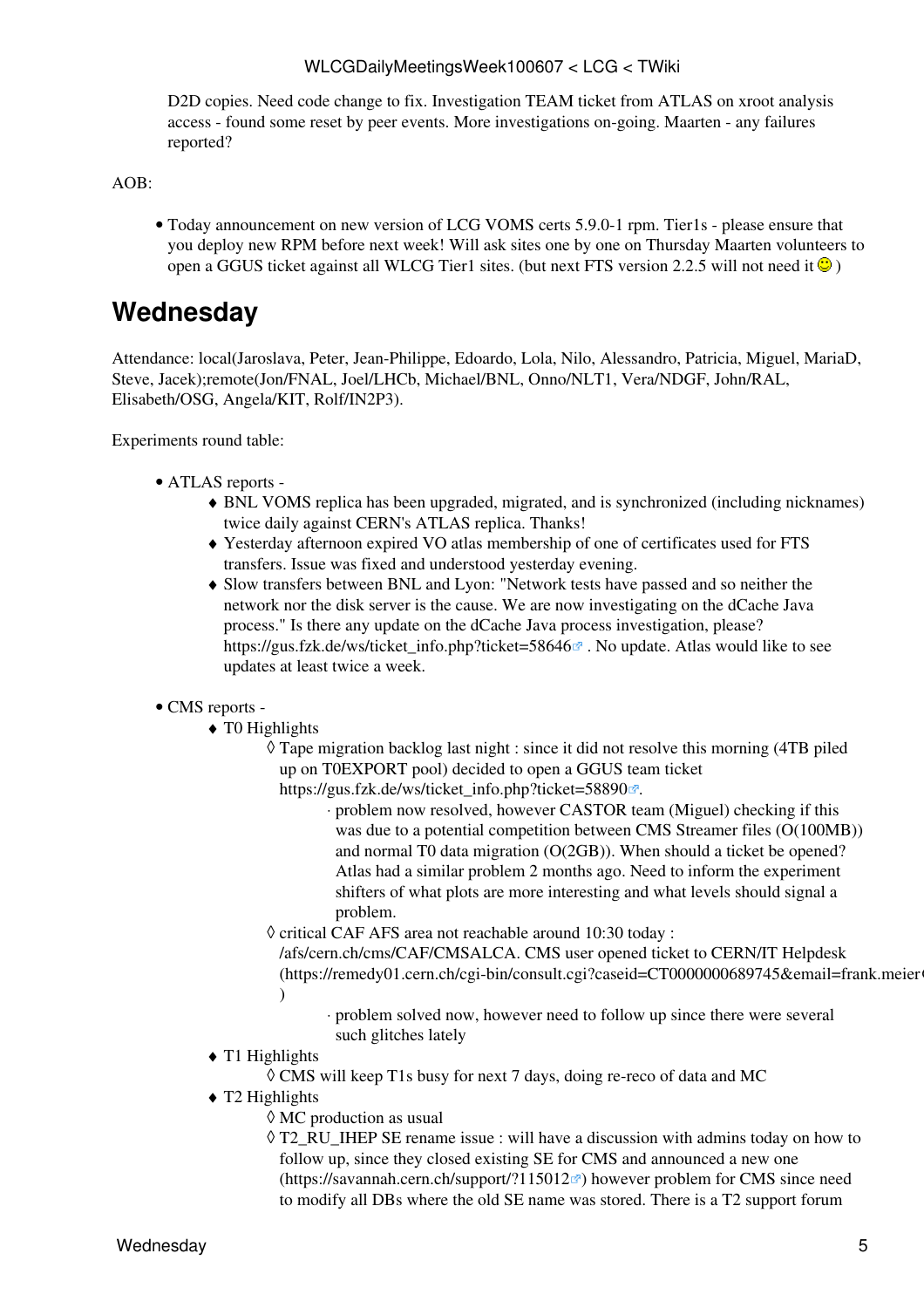meeting held weekly in CMS to discuss these issues.

- ALICE [reports](http://alien2.cern.ch/index.php?option=com_content&view=article&id=75&Itemid=129)
	- GENERAL INFORMATION: Usual reconstruction and analysis tasks ongoing (no MC ♦ production activities)
		- ◊ Raw data transfers stopped for the moment (no activity foreseen in these terms before the weekend)
- ◆ TO site •
	- ◊ Nothing to report
	- ◆ T1 sites
		- CNAF: The site was blocked yesterday afternoon due to some misconfigured WNs at ◊ the site (basic commands i.e., "host" were apparently missed). As prevention measurement, CNAF was blocked in the [AliEn](https://twiki.cern.ch/twiki/bin/edit/LCG/AliEn?topicparent=LCG.WLCGDailyMeetingsWeek100607;nowysiwyg=1) central services to avoid too many user jobs failing, while the experts were performing there owh tests. Issue solved at around 18:00, the queue was reopened
	- ◆ T2 sites
		- Catania: local batch system not performing correctly. Ticket: 58853 still unsolved ◊ (site admins working on it)
		- [CyberSar:](https://twiki.cern.ch/twiki/bin/edit/LCG/CyberSar?topicparent=LCG.WLCGDailyMeetingsWeek100607;nowysiwyg=1) Out of production. local batch system reporting the right information ◊ Ticket: 58854 (still no news from the siteeven if ticket is urgent)

### • LHCb [reports](https://twiki.cern.ch/twiki/bin/view/LHCb/ProductionOperationsWLCGdailyReports) -

- Experiment activities: ♦
	- ◊ Running several MC productions at low profile (<5K jobs concurrently).
	- ◊ Merging production.
- Issues at the sites and services ♦
	- T0 site issues: ◊
		- · CERN Castor disk servers unavailable (GGUS:58886<sup>®</sup>). Actually not a problem at CERN but [IN2P3](https://twiki.cern.ch/twiki/bin/view/LCG/IN2P3) slow at giving destination TURLs. Could be due to an HPSS glitch yesterday. When submitting a ticket, a filename and timestamp would be useful.
		- T1 site issues: ◊
			- ⋅ [IN2P3:](https://twiki.cern.ch/twiki/bin/view/LCG/IN2P3) one CE in Lyon not publishing information correctly. Fixed now.
		- ◊ T2 sites issues:

- FNAL:
	- ♦ robotic arm failure yesterday. STK/SUN/Oracle contacted.
	- ♦ upgrading to FTS 2.2.4 tomorrow morning (Chicago time)
- BNL:
	- BNL-IN2P3 transfer problems: iperf tests successfully run. Having access to the FTS logs ♦ would help a lot. BNL has developped a WEB browser to look at logs; this could be used as starting point for gLite developments in this area. A repository for logs would be useful.
	- ♦ Ticket 58891 has been opened against [MidwestT2](https://twiki.cern.ch/twiki/bin/edit/LCG/MidwestT2?topicparent=LCG.WLCGDailyMeetingsWeek100607;nowysiwyg=1) (problem seeing the LFC).
- $\bullet$  NLT1:
	- ♦ [VOMS](https://twiki.cern.ch/twiki/bin/view/LCG/VOMS) certificates updated
	- ♦ DPM down at Nikhef for half an hour around noon after a reconfiguration (daemons hang)
- NDGF
	- ♦ FTS 2.2.4 has already been put in production last week
- [RAL:](https://twiki.cern.ch/twiki/bin/view/LCG/RAL) ntr
- $\bullet$  KIT $\cdot$  ntr
- OSG: ntr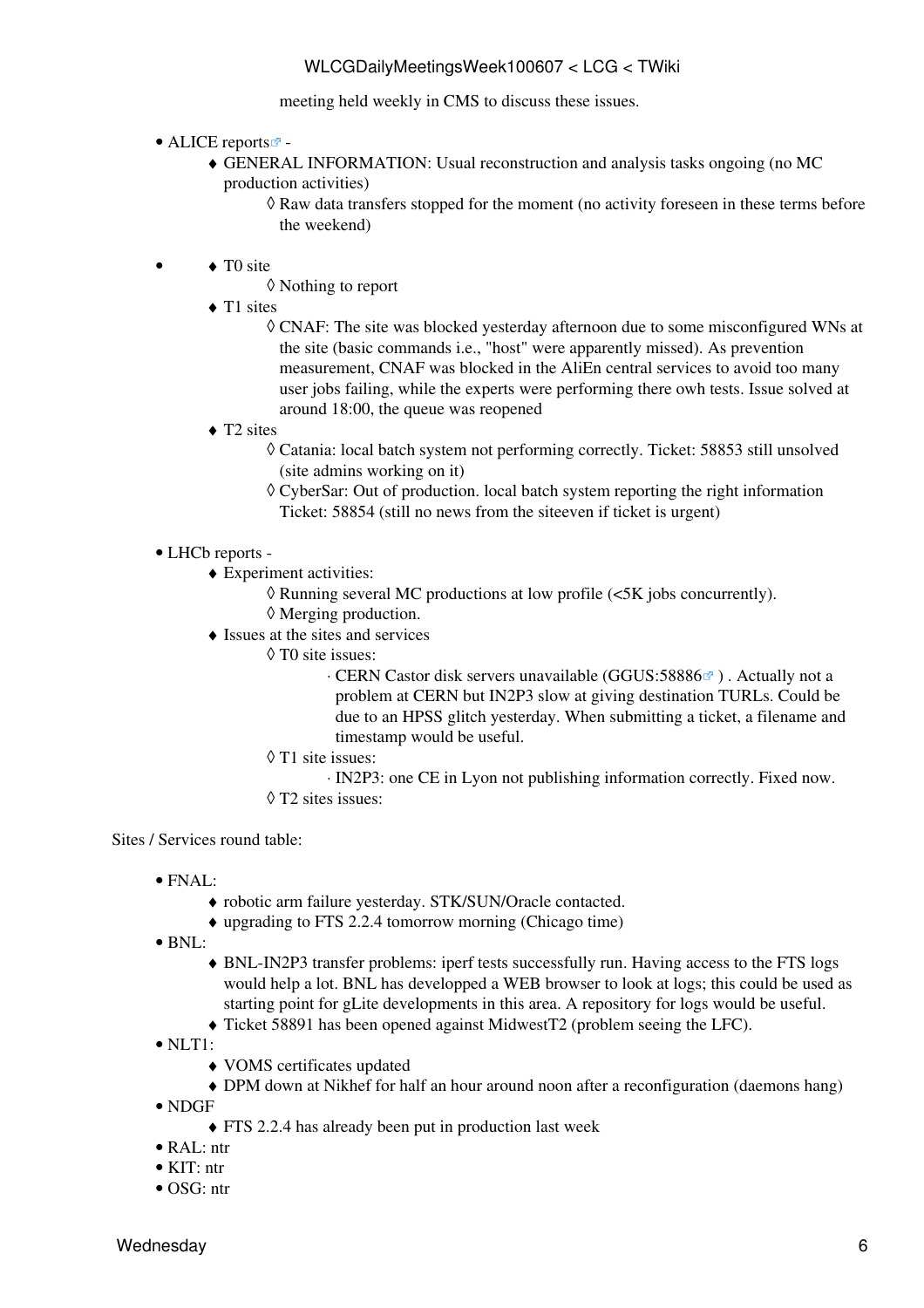- [IN2P3:](https://twiki.cern.ch/twiki/bin/view/LCG/IN2P3) SE problem 10:30-13:00 because of HPSS: slow transfer to tape.
- CERN DBs:
	- Some problems with CMS databases last night and this morning: ♦
		- ◊ filesystems for logs full on 3 machines. Not detected quickly because of a problem in monitoring, but the impact was minimal as the requests were redirected to other servers.
		- 3 tablespaces used by PVSS marked as needing recovery (08:00-09:00). Being ◊ investigated with Oracle support.
		- $\Diamond$  replication between online and offline databases not working
		- $\Diamond$  both DBs not responding for a few minutes around 12:00 (because of Streams?)
	- Intervention on backup databases continues. No backup. Transaction logs will be moved to ♦ somewhere else.
- **CERN [AFSUI](https://twiki.cern.ch/twiki/bin/view/LCG/AFSUI)**:
	- 1. This morning at 10:00 the sl5 link or current\_3.2 now points to gLite 3.2.6-0. The full list of gLite 3.2 links is now:
		- $\Diamond$  sl5 -> current 3.2
		- $\Diamond$  current 3.2 -> 3.2.6-0
		- $\Diamond$  new 3.2 -> 3.2.6-0
		- $\Diamond$  previous  $3.2 \div 3.2.1 0$
	- Also the .lsc files for ATLAS's vo.racf.bnl.gov and CMS's voms.fnal.gov additional voms 2. services have been installed.
		- This will now validate proxies from voms.cern.ch, lcg-voms.cern.ch and ◊ vo.racf.bnl.gov or voms.fnal.gov for ATLAS for CMS respectively.
	- Note I'll submit GGUS tickets for these in a week or so anyway if not fixed. 3.
		- ATLAS , your vo card does have the port number for vo.racf.bnl.gov (it's not the ◊ same as CERN which is fine)
			- ◊ CMS , your vo card does have the voms.fnal.gov entry at all.
	- 4. Question, do atlas and cms wish to also generate proxies using these US voms servers?
		- ATLAS NO, recent nickname situation at BNL should be understood first and ◊ understood.
			- ◊ CMS ?

AOB: Publication of FNAL tape metrics in SLS not done because of wrong URL. Could Alberto or Alessandro fix this please? (Jon has sent a mail to Alberto). Alberto has modified the URL, but apparently there is still a permission problem.

## <span id="page-7-0"></span>**Thursday**

Attendance: local(Nilo, Eva, Jaroslava, Jean-Philippe, Miguel, Ricardo, Patricia, Roberto, Harry, Andrea, Maarten, Peter, Alessandro, [MariaD\)](https://twiki.cern.ch/twiki/bin/edit/LCG/MariaD?topicparent=LCG.WLCGDailyMeetingsWeek100607;nowysiwyg=1);remote(Jon/FNAL, Joel/LHCb, Gonzalo/PIC, Xavier/KIT, Vera/NDGF, Michael/BNL, Ronald/NLT1, Rolf/IN2P3, John/RAL, Gang/ASGC, Rob/OSG).

- ATLAS [reports](https://twiki.cern.ch/twiki/bin/view/Atlas/ADCOperationsDailyReports)  •
	- TRIUMF was on downtime yesterday evening in order to upgrade host certificates. When site ♦ came back from downtime we observed SECURITY\_ERROR on DDM dashboards for transfers from CERN to TRIUMF. Issue was resolved once the site restart SRM after upgrade. Thanks! https://gus.fzk.de/ws/ticket info.php?ticket=58919<sup>®</sup>
	- FZK has not had up-to-date DOE CA CRLs which resulted in transfer failures between BNL ♦ and FZK. Site upgraded CRLs this morning, since then no more errors. Thanks! [https://gus.fzk.de/ws/ticket\\_info.php?ticket=58921](https://gus.fzk.de/ws/ticket_info.php?ticket=58921)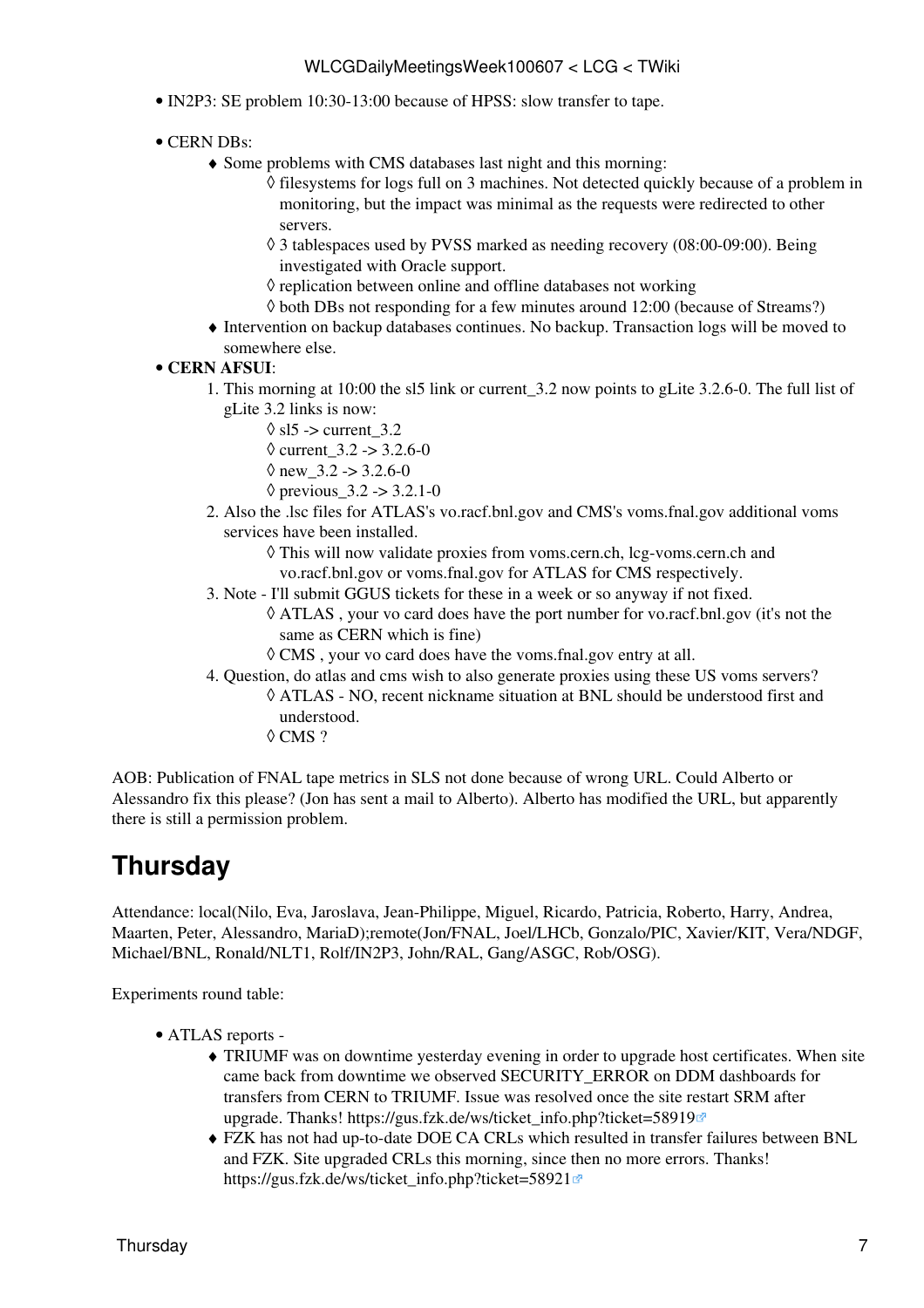### • CMS [reports](https://twiki.cern.ch/twiki/bin/view/CMS/FacOps_WLCGdailyreports) -

- $\triangleleft$  T0 Highlights
	- ◊ cosmics
	- ◊ data taking during machine development
	- $\Diamond$  Intervention on CMS production databases today in the afternoon will affect running
- $\blacklozenge$  T1 Highlights
	- CMSSW SW tags failed to be published at INFN-T1 from June 9, 4PM. So all CMS ◊ jobs hanging
		- GGUS team ticket [https://gus.fzk.de/ws/ticket\\_info.php?ticket=58920](https://gus.fzk.de/ws/ticket_info.php?ticket=58920) ⋅ opened around midnight
		- Answer by site admin this morning around 9:15AM : the file TAG is shared ⋅ between all CEs and it stored on a NFS shared Filesystem. Anyway the filesystem is working fine and I didn't find any error message in the log file.
		- CMS SW Deployment team fixed the problem on June 10, around 10AM, by ⋅ setting the tag manually and jobs started to run again. They will provide more feedback on what happened.
		- Lessons : ⋅
			- Answer by the INFN-T1 Site admin to did not reach the GGUS browser until noon... In parallel, the answer by the CMS site contact to the related Savannah ticket

(<https://savannah.cern.ch/support/?115059><sup>®</sup>) reached us around 11:45 this morning. Question : why is there such a delay (3 hours) in getting the answer visible in the GGUS browser ? Can the CMS site contact also answer to the GGUS ticket, instead of using Savannah ? Maria says that Savannah can be used as long as the necessary option is used to update GGUS automatically.

- In parallel, need to improve the CMS Shift procedure for opening GGUS Team tickets : currently only the CMS Comp. Run Coordinator (CRC) can open team tickets, not the Computing Shift Person (CSP). This will stay like that, however we will improve the CSP-CRC pinging procedure. In that case, we would have opened the GGUS ticket during working hours on June 9th, and potentially gained 1 night ! Atlas (Alessandro) is willing to help CMS explaining how they handle tickets and how they train shifters.
- Standard CMS activities at T1s : ◊
	- ⋅ re-reco
	- ⋅ MC production at other T1s : INFN-T1, ...
	- SW tags failed to be published at CNAF; ticket opened; fixed by hand but ⋅ problem needs to be understood.
- T2 Highlights ♦
	- ◊ MC production as usual
	- T2\_RU\_IHEP SE rename issue : will have a discussion with admins today on how to ◊ follow up, since they closed existing SE for CMS and announced a new one (<https://savannah.cern.ch/support/?115012> $\vec{r}$ ) however problem for CMS since need to modify all DBs where the old SE name was stored
- ALICE [reports](http://alien2.cern.ch/index.php?option=com_content&view=article&id=75&Itemid=129)<sup>2</sup>
	- Reconstruction activities ongoing although the principal source of running jobs are coming ♦ today from the user analysis trains
	- ◆ TO site
		- Overload of the CAF nodes posibly coming from specific experiment software issues. ◊ Possible source of problems (memory, CU or network? ) to be discussed today during the ALICE TF meeting
	- $\triangleleft$  T1 sites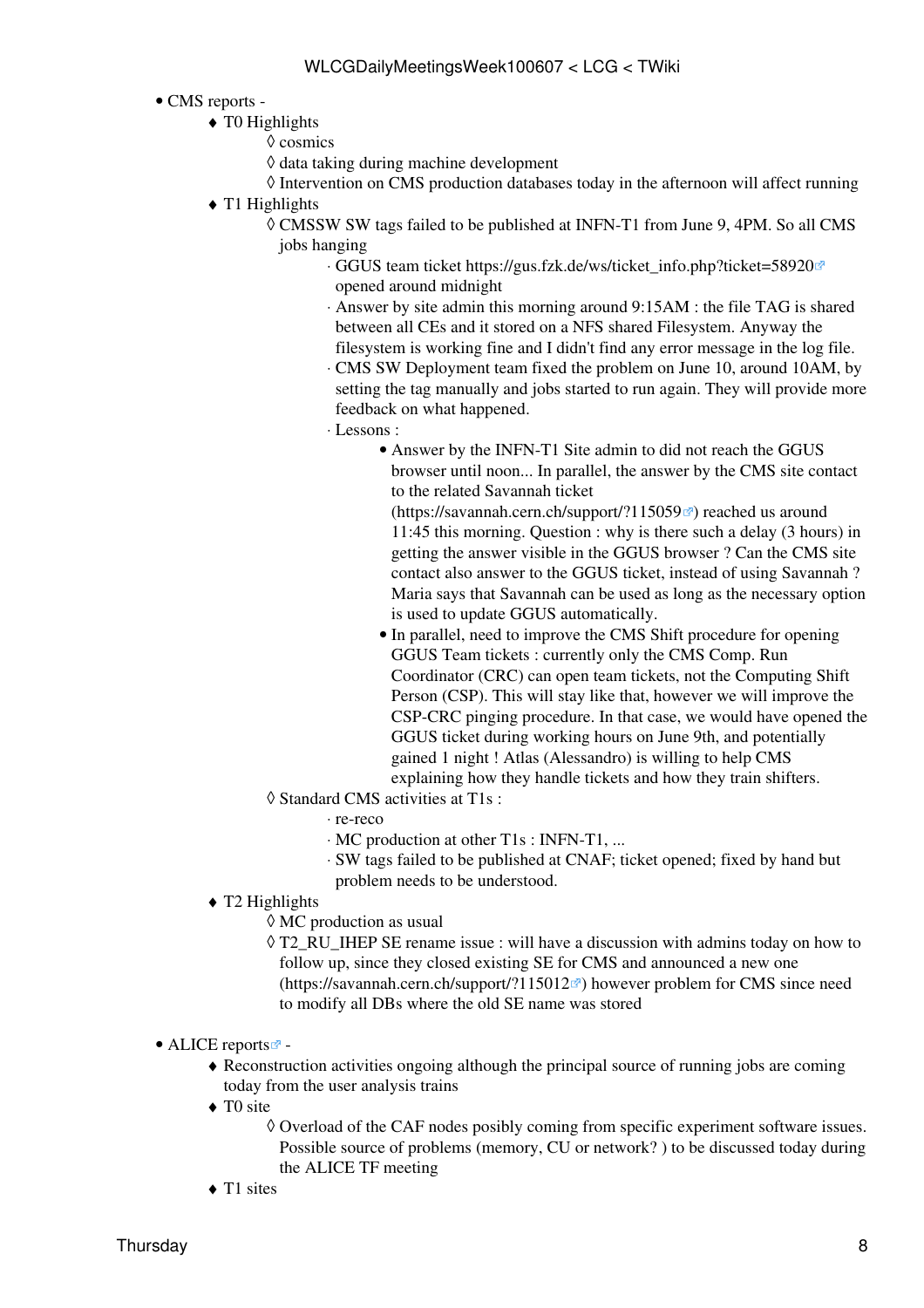- ◊ Nothing to report
- ◆ T2 sites
	- ◊ Subatech: Strange performance of the agent submissions observed yesterday at Subatech. One of the voboxes was not respecting the upper limit defined by the ALICE DB in terms of max number of waiting jobs and therefore submitting new agents all the time. In addition the proxy renewal mechanism was not behaving as expected (user proxy renewed at each agent submission while the ALICE code triggers such a mechanism once per hour only). The problematic VOBOX has been stopped until this morning to drain the site and restrt the proxy renewal mechanism.
	- ◊ Catania: local batch system not performing correctly. Ticket: 58853 SOLVED
	- [CyberSar:](https://twiki.cern.ch/twiki/bin/edit/LCG/CyberSar?topicparent=LCG.WLCGDailyMeetingsWeek100607;nowysiwyg=1) Out of production. local batch system reporting the right information ◊ Ticket: 58854. Problem solved although not announced by the site nor through the GGUS ticket
- LHCb [reports](https://twiki.cern.ch/twiki/bin/view/LHCb/ProductionOperationsWLCGdailyReports) -
	- Experiment activities: ♦
		- ◊ Running several MC productions at low profile (<5K jobs concurrently).
		- ◊ Merging production.
		- ◊ [RecoStripping-](https://twiki.cern.ch/twiki/bin/edit/LCG/RecoStripping?topicparent=LCG.WLCGDailyMeetingsWeek100607;nowysiwyg=1)04 for 450GeV started today
	- Issues at the sites and services ♦
		- T0 site issues: ◊
			- ⋅ none
		- T1 site issues: ◊
			- ⋅ none
		- T2 sites issues: ◊
			- ⋅ Shared area problems at CBPF [\(GGUS:58922](https://ggus.eu/ws/ticket_info.php?ticket=58922)ø), UFRJ [\(GGUS:58923](https://ggus.eu/ws/ticket_info.php?ticket=58923)ø), BHAM [\(GGUS:58925](https://ggus.eu/ws/ticket_info.php?ticket=58925)<sup>®</sup>), USC-LCG2 [\(GGUS:58940](https://ggus.eu/ws/ticket_info.php?ticket=58940)<sup>®</sup>).
			- $\cdot$  Jobs failing at EFDA-JET ([GGUS:58932](https://ggus.eu/ws/ticket_info.php?ticket=58932) $\textdegree$ )

- FNAL:
	- FTS upgrade to 2.2.4 being done
	- ♦ tape metrics problem fixed
	- ♦ robot problem again
- PIC: ntr
- KIT: ntr
- NDGF: ntr
- BNL: ntr
- NLT1: ntr
- [IN2P3:](https://twiki.cern.ch/twiki/bin/view/LCG/IN2P3) ntr
- [RAL](https://twiki.cern.ch/twiki/bin/view/LCG/RAL): ntr
- ASGC:
	- 50 WNs went down last evening, 80 jobs killed. Nodes restarted this morning, everything ok ♦ now.
- OSG: ntr
- As a follow-up to the problem with last security patch on Oracle DBs, here is the status:
	- April PSU applied and rolled back: ♦
		- ◊ LHCB online and offline, ATLAS online and offline, CMS online and offline
	- April PSU applied: ♦
		- All test and integration/validation databases ALICE online, ATLAS archive, CMS ◊ archive, WLCG and downstream databases (for ATLAS and LHCb)
	- ♦ April PSU never applied: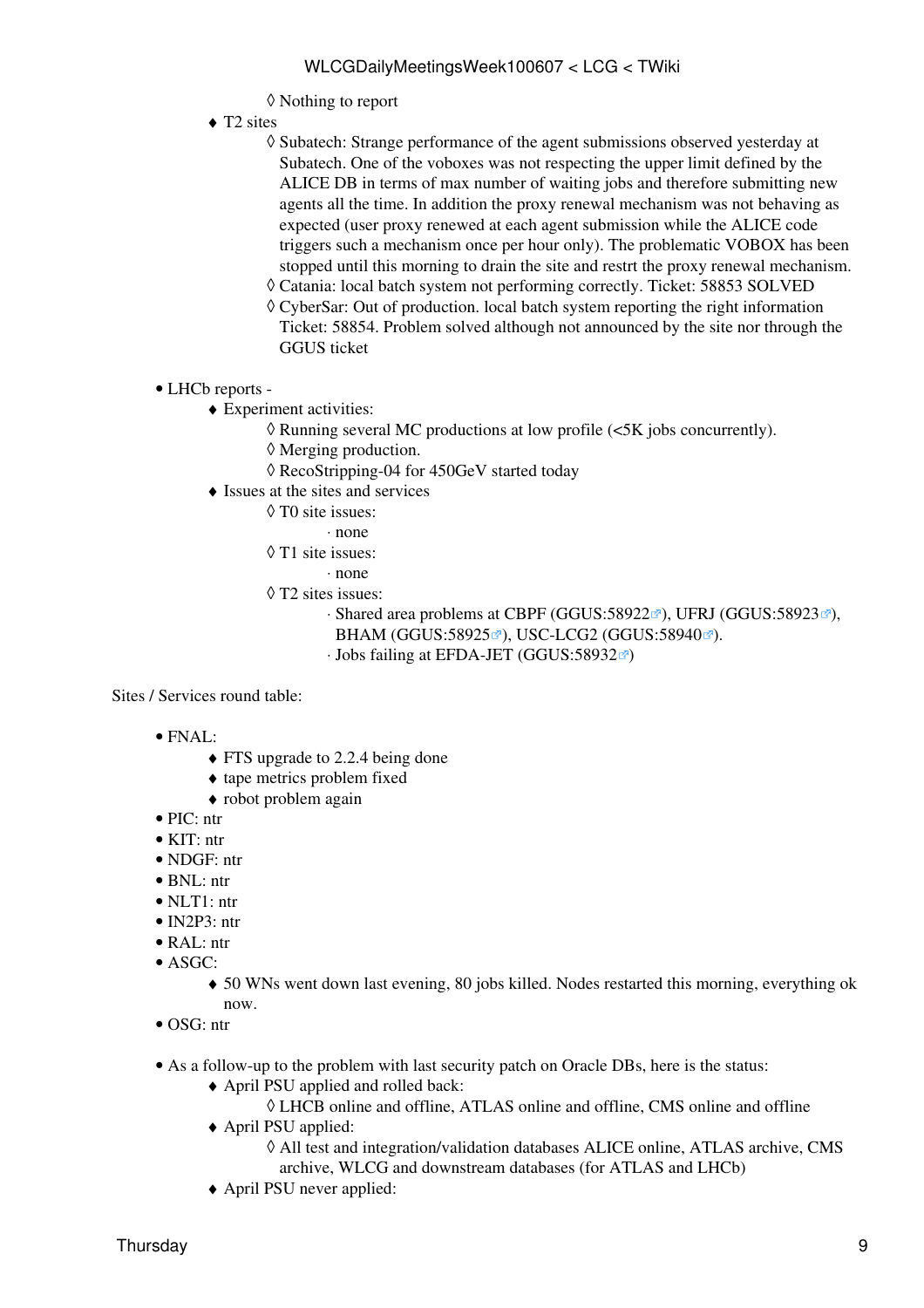- ◊ PDBR and COMPASS databases
- CMS DBs: the roll back of the security patch is being done now. A new patch has been received from Oracle, but we need to reproduce the problem to validate the patch.
- Follow-up on LHCb [LSF](https://twiki.cern.ch/twiki/bin/view/LCG/LSF) problem at CERN (Ricardo):
	- At least some of the jobs were killed because they exceeded the CPU time limit. A more ♦ comprehensive reply will be given in the ticket which was opened by LHCb.
	- Regarding the request to receive an e-mail when a job is killed for excessive CPU time we ♦ will investigate this possibility, but since this is an internal [LSF](https://twiki.cern.ch/twiki/bin/view/LCG/LSF) mechanism it might not be trivial.

AOB:

# <span id="page-10-0"></span>**Friday**

Attendance: local(Eva, Nilo, Miguel, Andrea, Patrica, Jamie, Maria, Jerka, Simone, Ale, Harry, Ewan, Peter, Maarten);remote(Jon, Gonzalo, Onno, Michael, Xavier, Joel, Rolf, Gang, Rob).

- ATLAS [reports](https://twiki.cern.ch/twiki/bin/view/Atlas/ADCOperationsDailyReports)  ATLAS detailed datataking plans for the next 10 days is reported in slide 2 of <http://indico.cern.ch/getFile.py/access?contribId=0&resId=1&materialId=slides&confId=92925> . During these 10 days ATLAS project tag will be data10 comm, thus NO data export is foreseen for those data.
- CMS [reports](https://twiki.cern.ch/twiki/bin/view/CMS/FacOps_WLCGdailyreports) -
	- $\triangleleft$  T0 Highlights
		- ◊ cosmics
			- ◊ data taking during machine development
			- ◊ Intervention on CMS production databases yesterday in the afternoon : was not as smooth as foreseen:
				- patches did not work as expected with online DB, however thanks to the fast ⋅ intervention of the CERN DB group fixed the issue
				- other issue with the T0 Data Base Service (TOAST): during the roll-back, ⋅ other CMS services (DBS, [PhEDEX](https://twiki.cern.ch/twiki/bin/edit/LCG/PhEDEX?topicparent=LCG.WLCGDailyMeetingsWeek100607;nowysiwyg=1)) have moved to the DB-node TOAST is using. As a consequence, the load on this particular node is to high now affecting TOAST. Solution for CMS is to restart these other services. CMS Will schedule that today. [ Eva - emergency was due to CMS not doing anything special with DB and wanted to roll-back before end of week. Preferred Thu than Friday! On Wed both CMS DBs hitting a bug in 10.2.0.4. Not related with security patches but CMS felt more comfortable with roll-back. ]
	- $\blacklozenge$  T1 Highlights
		- ◊ re-reco, MC production
	- T2 Highlights ♦
		- ◊ MC production as usual
		- T2\_RU\_IHEP SE deprecation issue addressed : will finalize data consistency check ◊ on the old SE to make sure no data is lost and then switch to the new SE
- ALICE [reports](http://alien2.cern.ch/index.php?option=com_content&view=article&id=75&Itemid=129)
	- ◆ TO site
		- Yesterday we reported an overload problem observed in the CAF nodes, possibly ◊ coming from specific experiment software issues. Possible source of problems (memory, CPU or network? ). Harry informed us that the master node (1409) had shown swap errors before becoming unreachable. Discussed with the CAF experts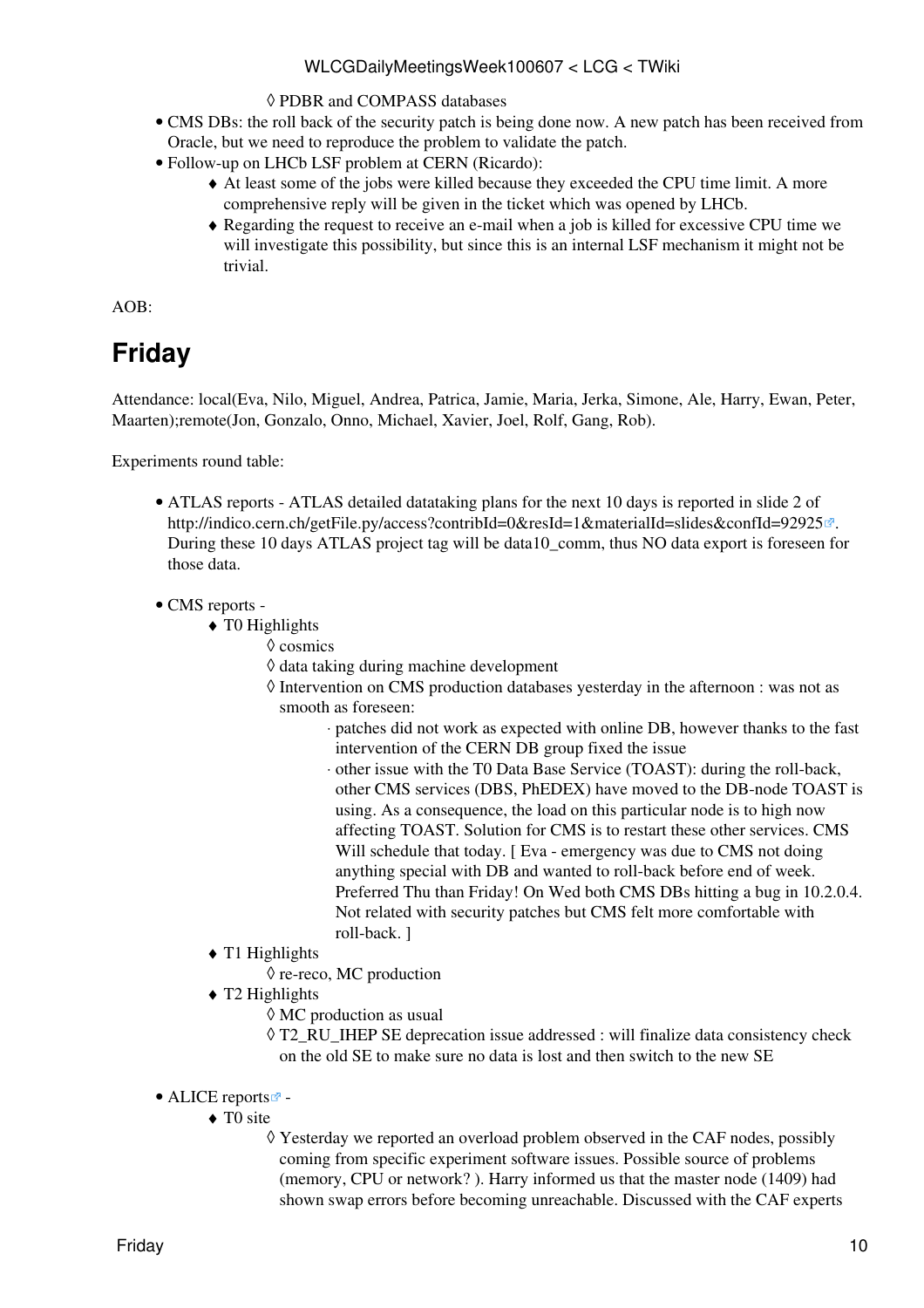during the ALICE TF meeting, the issue was coming from one of the analysis jobs that due to some misconfigurations was using a huge amount of memory.

- Bug found in the [CREAM](https://twiki.cern.ch/twiki/bin/view/LCG/CREAM)-Ce setup of the LDAP DB of Alice (service independent ◊ issue). This was causing a lack of production through [CREAM](https://twiki.cern.ch/twiki/bin/view/LCG/CREAM) at the T0. Solved this morning
- ◆ T1 sites
	- ◊ All T1 sites in production
- ◆ T2 sites
	- Grenoble: alien user proxy (local expert at the site) expired. Site out of production, ◊ expert has been warned.
	- Bologna T2: Restart up of all services this morning to bring the site back in ◊ production
- LHCb [reports](https://twiki.cern.ch/twiki/bin/view/LHCb/ProductionOperationsWLCGdailyReports) -
	- ♦ Running several MC productions at low profile (<5K jobs concurrently).
	- ♦ Merging production.
	- ◆ TO site issues:
		- ask [LSF](https://twiki.cern.ch/twiki/bin/view/LCG/LSF) support to keep the short grid queue for SGM and the LONG queue for the ◊ rest.
	- ◆ T1 site issues:
		- ◊ [IN2P3](https://twiki.cern.ch/twiki/bin/view/LCG/IN2P3) : finish some intervention on afs to cure the sw area problem
	- $\triangleleft$  T2 sites issues:

Sites / Services round table:

- FNAL ntr
- PIC ntr
- NL-T1 1 issue: SARA SRM yesterday had transfers that were stuck. The hanging transfers were all from ATLAS jobs and all going to same pool node. Restarted pool node since when new transfers seem fine, ATLAS jobs stuck - killed around 1500 hanging jobs. Think it was a network problem many dropped packets on this node. Don't see # dropped packets increasing so problem maybe disappeared. Asked network experts to investigate.
- KIT ntr
- ASGC ntr
- $\bullet$  [IN2P3](https://twiki.cern.ch/twiki/bin/view/LCG/IN2P3)  ntr
- BNL 1 GGUS ticket submitted against mid-West T2, experts looking at it.
- OSG ntr
- CERN DB more details on bug affecting CMS DBs Wed followed up with Oracle support. Affects 10.2.04. Fixed in 10.2.0.5. Workaround for 10.2.0.4. Analyzing impact - once understood will send info to T1s. Should not be related to patch - it is something done at DB level.
- CERN Dashboards Experiment site availability reports sometimes blocked (links at top of this page) - We are currently running 4 applications for 4 different experiments at the same host (we do not have 4 spare hosts one per experiment). We are using virtual hosts in httpd configuration. Apparently this make httpds get screwed up rather often. Restart of httpd helps but only for some time, then it gets crazy again. We have a savannah bug <https://savannah.cern.ch/bugs/?68224>and hope for a fix on a relatively short timescale.

### AOB:

-- [JamieShiers](https://twiki.cern.ch/twiki/bin/view/Main/JamieShiers) - 03-Jun-2010

This topic: LCG > WLCGDailyMeetingsWeek100607